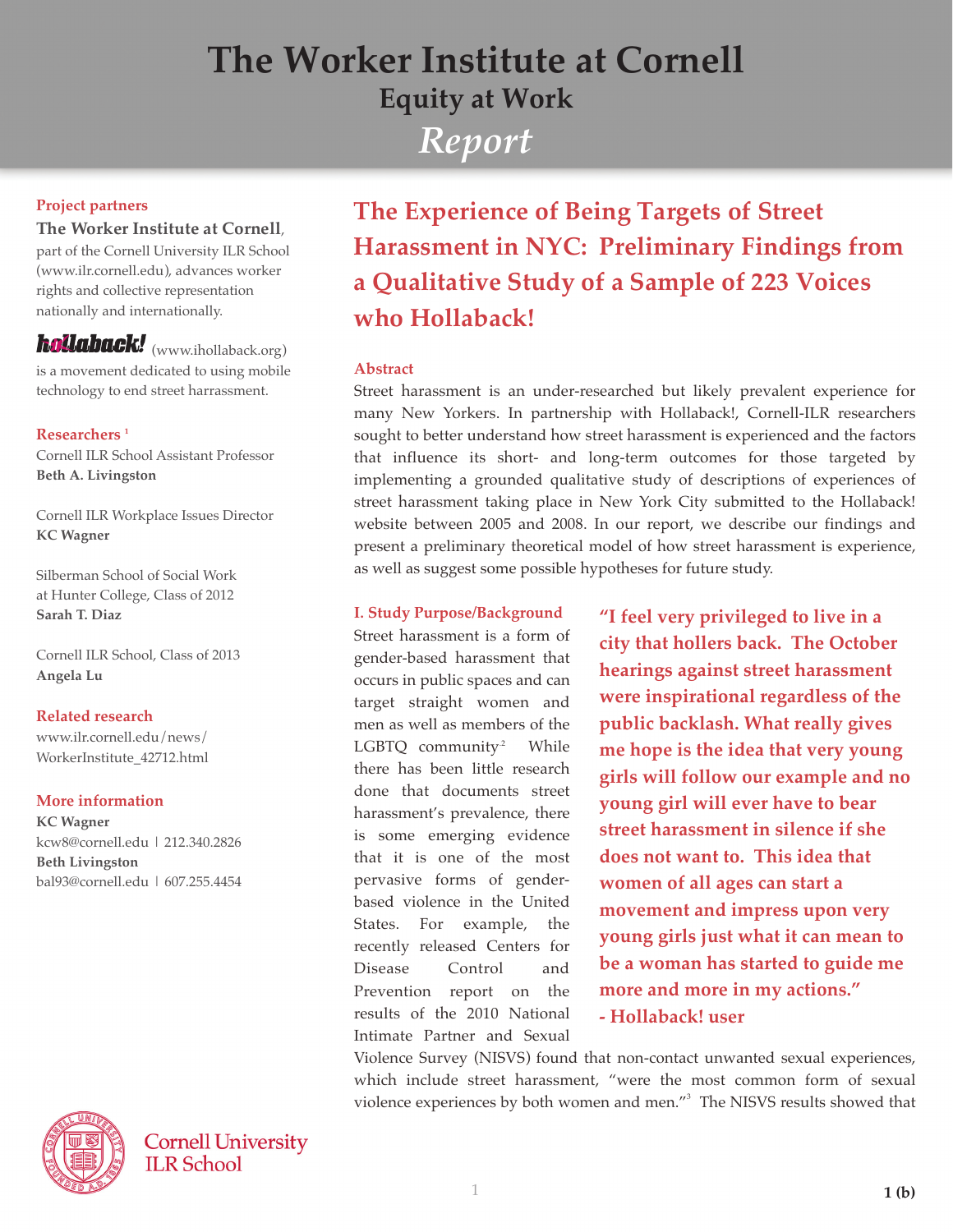over 33.7% of women had experienced some type of non-contact unwanted sexual experience in their lifetime, equating to over 40 million women. For men, these experiences were reported by over 12.8% of those surveyed, equating to 14 million men who had experienced non-contact unwanted sexual experiences in their lifetimes. Therefore, experiences of street harassment are likely a reality for many New Yorkers, but there is little research on their prevalence and the types of responses targets of harassment receive when the behavior is reported.<sup>4</sup>

In partnership with Hollaback!, a movement dedicated to ending street harassment using mobile technology, researchers at the Worker Institute at the Cornell University School of Industrial Labor Relations designed and implemented a grounded qualitative study of descriptions of experiences of street harassment submitted to the Hollaback! website from 2005 to 2008.

#### The purpose of the study was:

- a. to better understand how street harassment is experienced and the factors that influence the short- and long-term outcomes for those targeted; and
- b. to build a theoretical model of how street harassment is experienced, in hopes that the model can be used to contribute to theory and future research.

 Founded in 2005, Hollaback! is an organization that utilizes grassroots and social media strategies to contribute to the movement to end street harassment. In keeping with Hollaback!'s assertion "that what specifically counts as street harassment is determined by those who experience it", the study design used the "voices and experiences" of i nternet users in order to understand the experience of street harassment, its impact on those targeted, strategies of response and future expectations. This report will highlight the study methodology, provide a snap shot of 223 randomly selected "hollas" and present an explanatory model of how street harassment is experienced.

#### **II.** Methodology

The researchers were provided with a database of scenarios submitted to Hollaback!'s website. A random sample of 223 cases was selected from the scenarios that identified the harassment as occurring in New York City, representing 25% of the total New York City sample. The researchers then created a standardized coding scheme using a grounded, iterative process. Specifically, the researchers selected a random subset of the sample, read each scenario, and coded each using in vivo coding, which attempts to capture the nature of the situation using the actors own words where possible. To establish our coding scheme, we added to the compendium of codes as we reviewed each scenario until the scheme was "saturated," meaning the codes we had established encompassed all of the phenomena we encountered. Once this as completed, we analyzed additional scenarios using the consolidated codes to calculate inter-rater reliabilities. The reliabilities were acceptable (i.e., over 80% agreement) which allowed us to move forward with coding the remainder of the scenarios in the selected sample. Each individual coder then aggregated the qualitative codes into themes and, together, researchers created an overall theory/ model of how street harassment is experienced.

#### **III. Analysis and Key Findings**

In our analysis of the scenarios submitted to Hollaback!, we focused on the physical context, or where the street harassment was described as taking place; the interpersonal context, or who was present and their perceived characteristics; and the kinds of responses targets of harassment described having to the experience, both short- and long-term when discussed, and including both their emotional responses and the strategies they utilized to deal with the harassment.

After examining the quantitative summary of the data, we followed a modified grounded theory approach in which we allowed the qualitative and quantitative data to guide us toward constructing a generalized model of the experience of street harassment.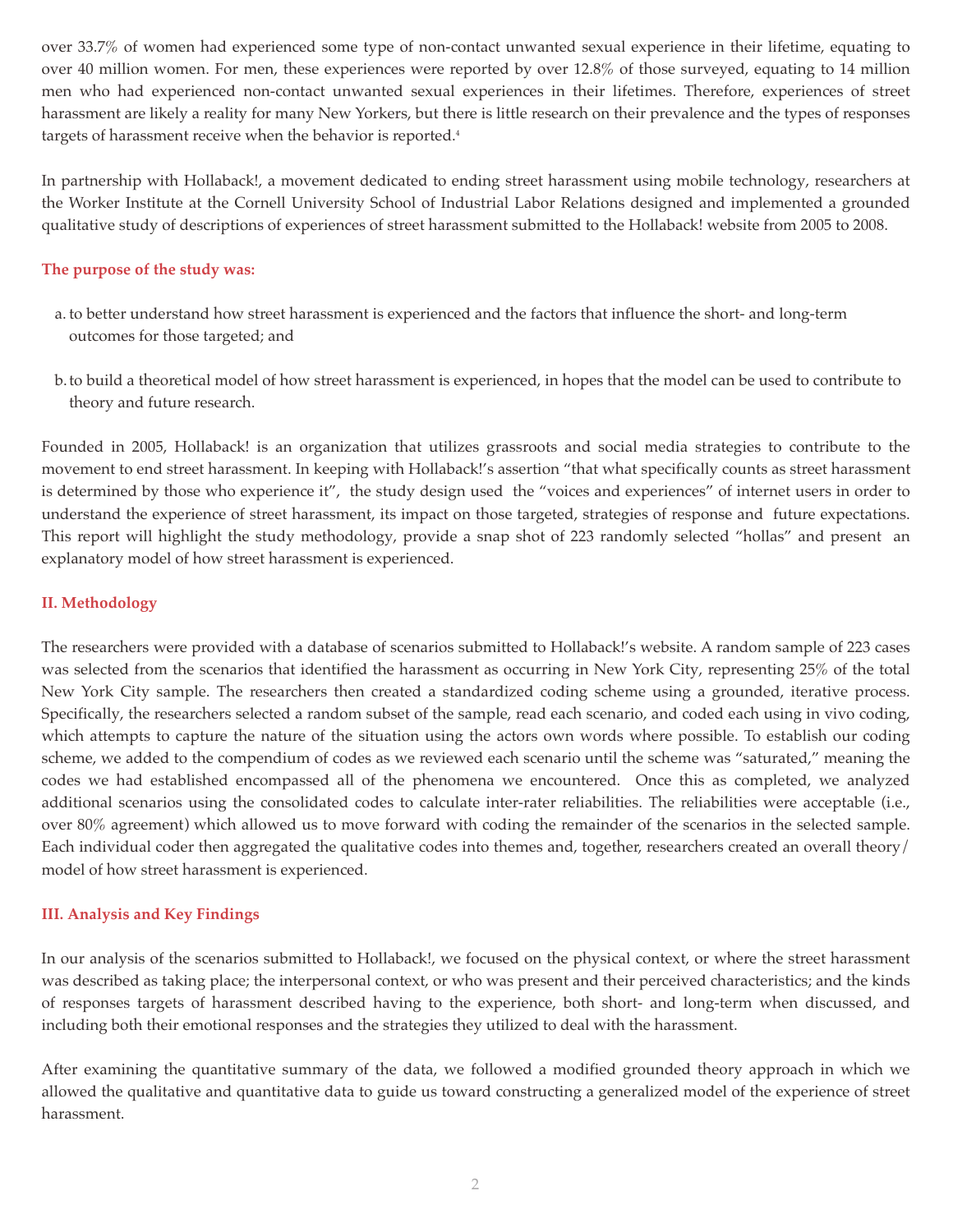Below, we summarize our initial findings in two sections: 1) a limited quantitative analysis of the data; 2) the qualitative themes that emerged from the data.

#### Ouantitative Analysis: Snapshot of 223 "Hollas"

#### **Physical context**

Within our sample, 55% of the reported street harassment happened in the street or park; 16% on public transportation; and 14% in other public places such as bars or stores.

#### **Interpersonal context**

 At least 75% of all scenarios clearly described a single female target and male actor or actors. Specifically, 43% of incidents included a male actor and a female target; 19% included a male actor, a female target, and bystanders; 13% included multiple male actors and a female target; and .5% included a male actor and male target or a female actor and male target. An additional 11% included multiple female targets and multiple male actors.

 Bystanders were present in 31% of reported incidents. Of those incidents that included a bystander presence, bystanders had a positive effect 26% of the time, a negative effect 22% of the time, and took no action 19% of the time.









### **Types of harassment experienced**

 57% of scenarios included verbal interactions, with the majority being sexual and including comments on appearance, solicitations, and threats; 29% of scenarios included physical touching; 12% of scenarios included groping or attempted groping; and .4% of scenarios included nonverbal actions such as staring or taking photos

#### **Responses**

Many of those reporting street harassment described an emotional

 response to the experience. 20% reported experiencing anger, 14% feeling fear, 7% feeling surprise, 3% feeling embarrassment, and 2% feeling helpless.

50% of those reporting experiences of harassment also offered descriptions of the strategies they used to deal with the harassment or strategies they would use in the future. Of that  $50\%$ ,  $16\%$  described having an expectation for an institutional response to their experience, most commonly focusing on law enforcement or other city employees (such as transit workers).

#### **Oualitative Themes**

 The researchers found that a number of themes emerged from the anecdotes as we reviewed them. While we hope to expand on each of these at a later date, here we will focus on the three themes that appeared most important for moving the field forward. They include:

- a. the violating nature of all types of street harassment;
- b. the positive influence of taking action on a target's emotional response to the experience of street harassment; and
- c. the influence, both positive and negative, of bystander presence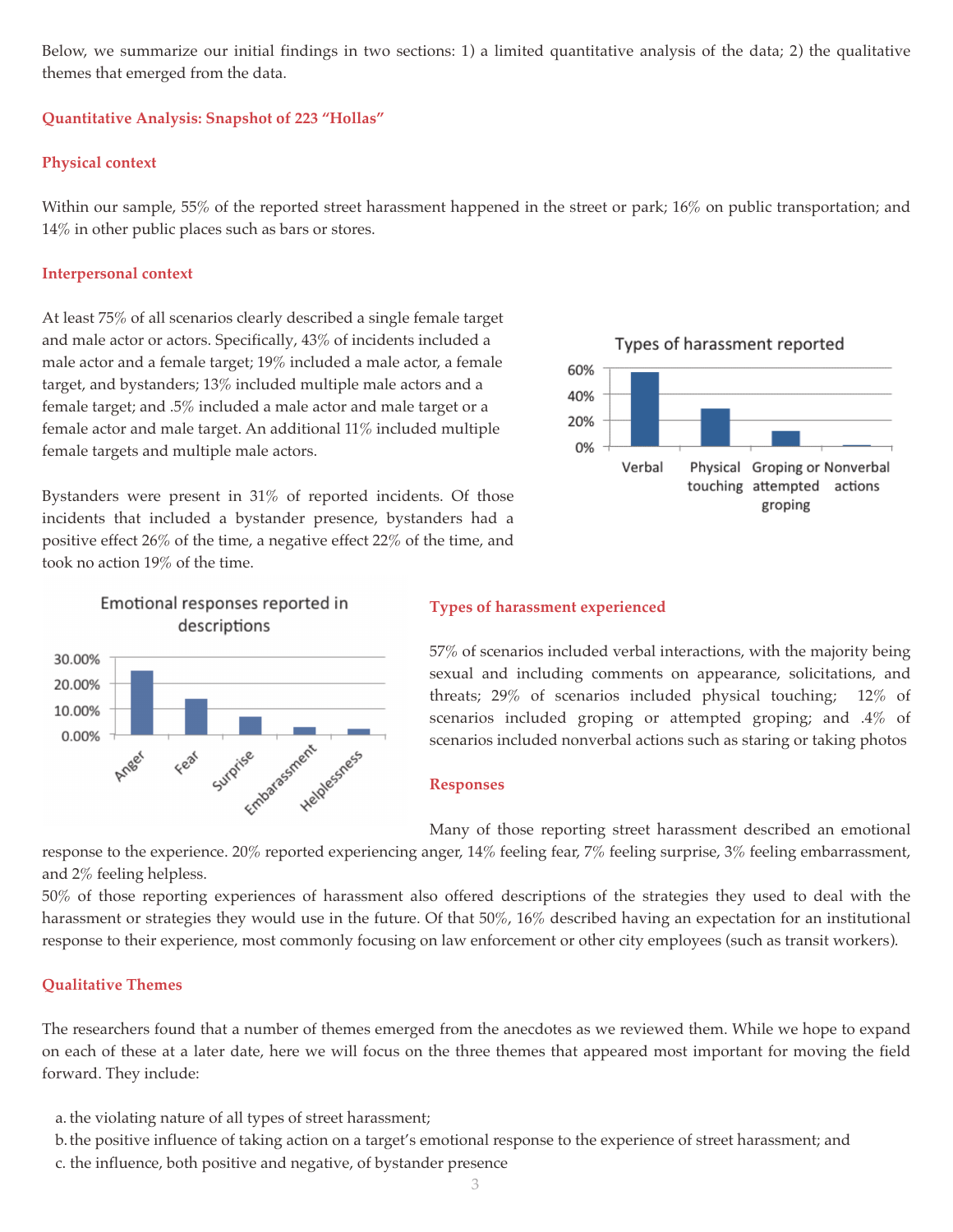#### **Violating Nature of All Types of Street Harassment**

The anecdotes that we reviewed indicated that the severity of one's emotional reaction to an experience of street harassment varied, but that any type of harassment (i.e. verbal, groping, assault) could produce extreme feelings of fear, anger, shame, etc. This indicates that it may be the violation of being harassed, rather than the specific behavior, that is one of the main drivers of a target's emotional response. Thus, an "outsider" might deem a situation "minor" or "not a threat" but the reaction of the target is likely to be just as severe because of the experience of vulnerability and the latent threat of escalation.

*"Thankfully I didn't have to go to* **z***court myself, the cop testified for me.* **My initial decision directly after the incident was to just pretend it didn't happen, but I'm glad I took action."** -Hollaback! user

#### Positive Influence of Taking Action on a Target's Emotional Response to **the Experience of Street Harassment**

 Targets who chose to take action, whether while experiencing street harassment or afterwards (i.e. taking a photo of the harasser, reporting the harassment to an official), appeared to experience less negative emotional impact than those who did not. For example, those who responded assertively to their harassers tended to describe emotional responses that were targeted outward

 (e.g., anger, surprise) where as more passive responders described emotions that focused inwardly (e.g., embarrassment, helplessness, fear).

 In terms of taking action, targets who responded to harassers utilized a number of different strategies, including directly addressing the harasser, addressing bystanders, and contacting authorities.

 Importantly, those who contacted authorities came away with varying levels of satisfaction with the responses they received. Some felt supported by authorities, while others expressed frustration in pursuing justice through these channels. Among both groups, there was a perceived need for broad-based system-wide level of accountability.

"Don't we all inadvertently *<u>condone</u>* **acts like these when we** *just sit by quietly? i'm not pissed* **because my friend and i were** sexually harassed - i'm disgusted **with those new yorkers who Witnessed a crime and just let it be...** what the \*uck, new yorkers?" - Hollaback! user

#### The Influence (Positive and Negative) of Bystander Presence

 In reviewing descriptions of street harassment, we were surprised that a number of those that featured bystanders described their presence negatively. However, in further investigating the bystander role, it became evident that it was not bystander presence that was perceived negatively, but rather the lack of intervention by the majority of bystanders. In fact, in cases where a bystander took action by confronting the harasser, the harassment was more likely to cease. Importantly, bystander interventions that had a positive influence on the target of harassment could be as simple as a knowing look or empathetic statement that showed support.

In contrast, in cases where bystanders failed to act, their presence tended to compound other negative emotional responses to the experience. Those posing their descriptions generally felt this inaction by bystanders was highly unacceptable.

#### **IV. Developing an Explanatory of Model of Street Harassment**

Given the lack of research on this topic, this exploratory study largely aims to describe what occurs when someone experiences street harassment based on the sample of anecdotes we analyzed. To help make sense of the data, we've offered a quantitative snapshot of our findings as well as a qualitative analysis that seeks to infer some testable hypotheses about what is taking place.

staff seem to have had previous reports about this man but never ever followed up because who knows *x***<sub><b>h**</sub>*v***.** Is it really too much to ask to be taken seriously when reporting an  $\frac{1}{2}$  incident of sexual harassment?" - Hollaback! user

"What upsets me more is that I had to insist before the security staff took any action and, worse, the security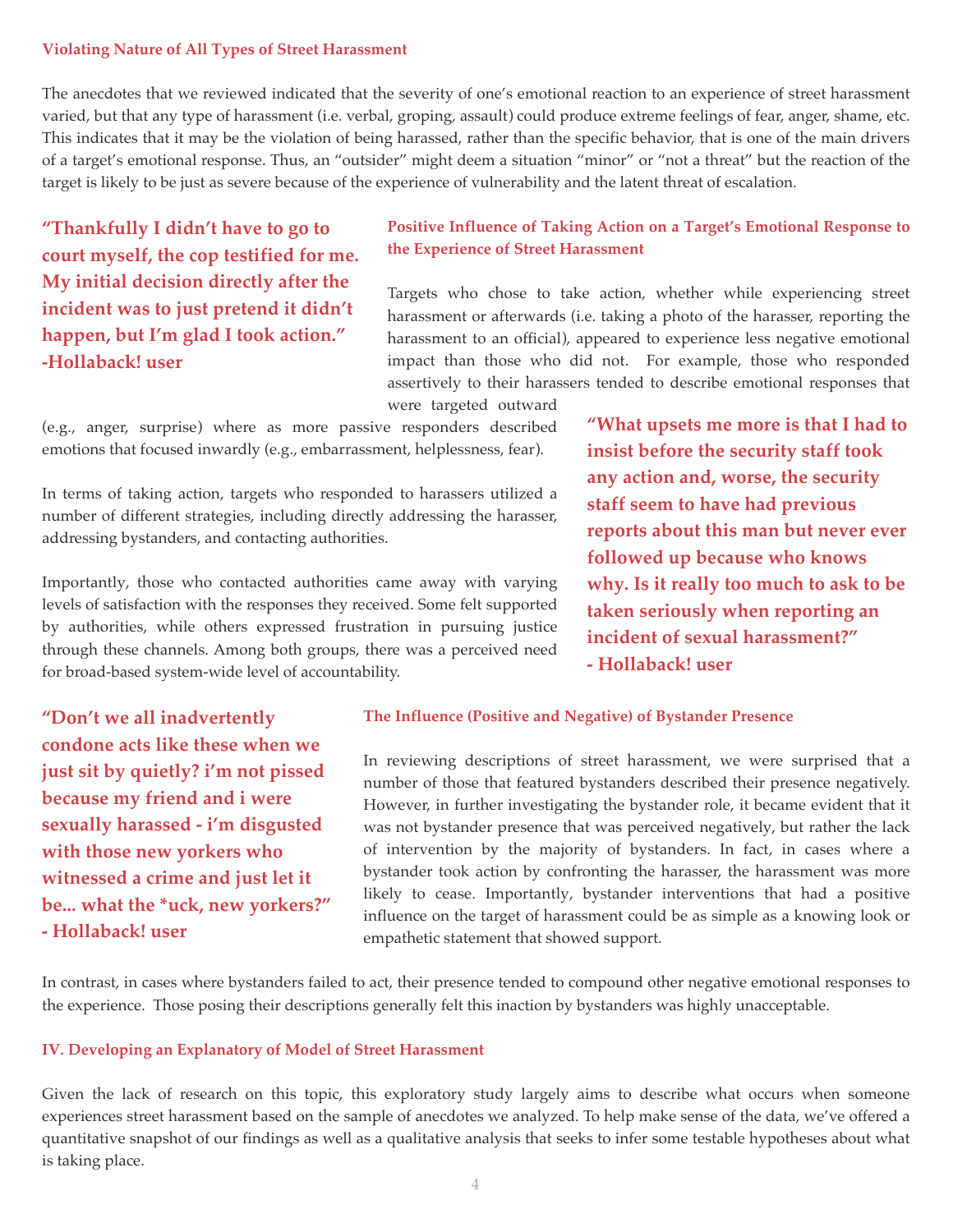Moving beyond summarizing and analyzing the data with which we were provided, we have begun constructing an explanatory—and testable—model of street harassment that is informed by our findings, the current literature, and the expertise of the researchers. This model serves to predict when individuals (left side) are likely to perceive street harassment and what moderating effects (middle) will modify the reactions (right side) to perceived street harassment.

We ran a preliminary version of this model by a number of individuals who were not involved in the data analysis process in order to ensure the most comprehensive, testable model. The model presented below is still prelimina ry and will be modified once it has been quantitatively tested, but we present it here in order to frame our preliminary findings.



#### Model of How Street Harassment is Experienced\*

\*Based on a selection of descriptions of street harassment occurring in New York City posted on ihollaback.org

#### V. Insights and Possibilities for Future Research: Building an Actionable Theory of Street Harassment

 Created from qualitative data, this model can help practitioners to create policy to address street harassment. Additionally, it's our hope that this model can be used to develop testable hypotheses that can be used in future research. In building this field, our aim is to provide further clarification as to the effects of street harassment and the best way to manage this growing problem. We hope that testing this model will allow us to demonstrate the true depths of this issue, as well as indicate the short and long-term effects of harassment on its targets, and proactive strategies of a civil society to include preventive education for targets, bystanders and potential street harassers.

Below are further insights drawn from the anecdotes as well as the literature and the researchers' expertise:

 The experience of street harassment appears to mirror that of other types of gender-based violence. Street harassment, like other types of gender-based violence, often induces a fear-blame-powerless cycle of emotions for tho se it targets, and there are very few systematic approaches made available to them. Our hope is that we can model anti-street harassment efforts after those that have been undertaken to combat sexual harassment at the workplace There is the possibility that if street harassment is more readily named and combatted there can be both a cultural shift and an increase in resources and training